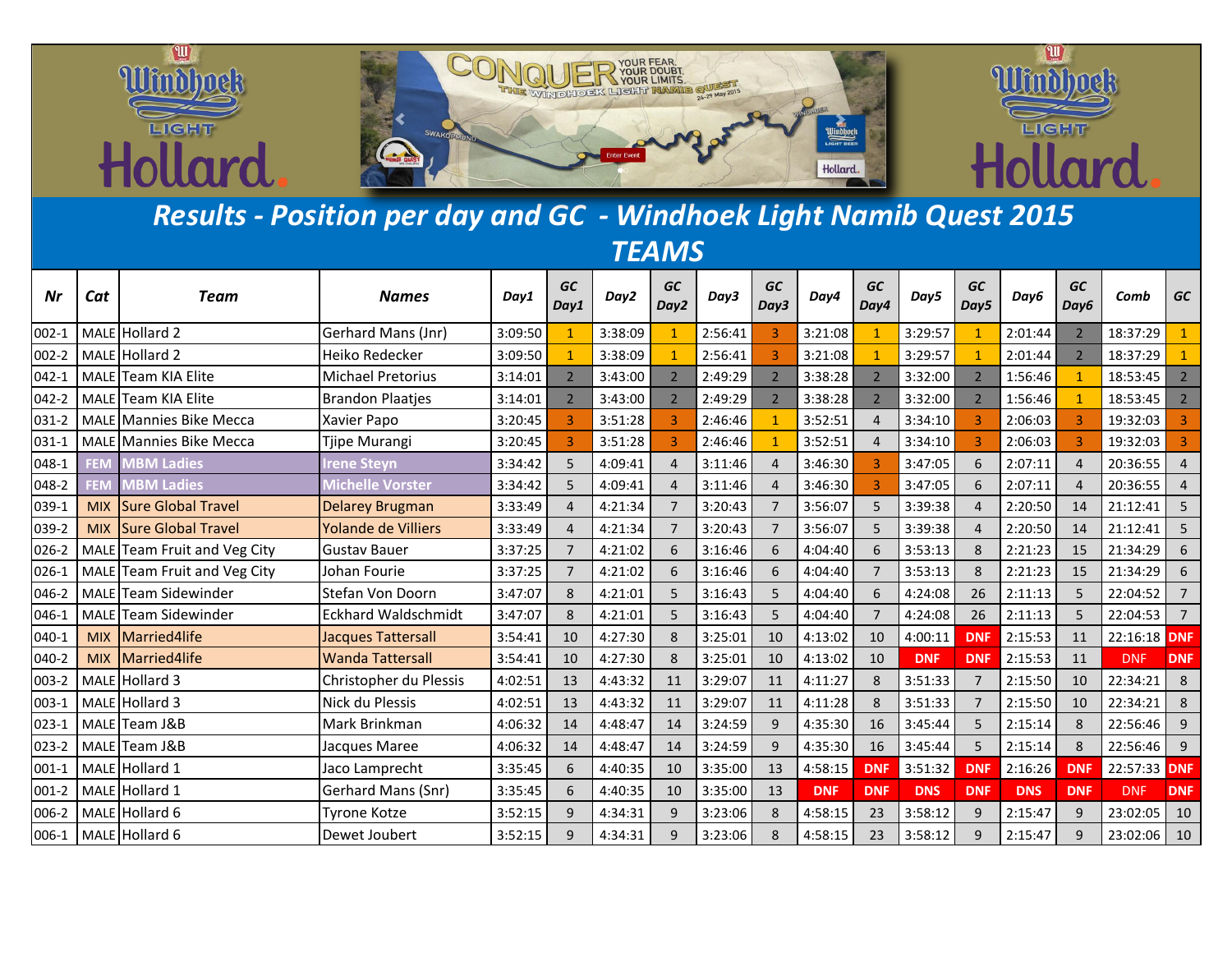| 033-1     | MALE        | <b>Team Kalahari Ferrari</b>     | Seamus O'Neil              | 3:59:07 | 12 | 4:43:42 | 12 | 3:31:54    | 12         | 4:19:56    | 11         | 4:16:35 | 21         | 2:13:34 | 6              | 23:04:48      | 11         |
|-----------|-------------|----------------------------------|----------------------------|---------|----|---------|----|------------|------------|------------|------------|---------|------------|---------|----------------|---------------|------------|
| 033-2     |             | MALE Team Kalahari Ferrari       | Sandy Kelly                | 3:59:07 | 12 | 4:43:42 | 12 | 3:31:54    | 12         | 4:19:56    | 11         | 4:16:35 | 21         | 2:13:34 | 6              | 23:04:48 11   |            |
| 047-1     | MALE        | Team Ben & Louis                 | Louis Naude                | 3:57:47 | 11 | 4:48:52 | 15 | 3:44:13    | 15         | 4:27:12    | 12         | 4:03:02 | 13         | 2:14:35 | $\overline{7}$ | 23:15:41      | 12         |
| 047-2     | MALE        | Team Ben & Louis                 | Ben Cronje                 | 3:57:47 | 11 | 4:48:52 | 15 | 3:44:13    | 15         | 4:27:12    | 12         | 4:03:02 | 13         | 2:14:35 | $\overline{7}$ | 23:15:41      | 12         |
| 035-1     | MALE        | Team H & C (A)                   | Stephen Chamberlain        | 4:24:45 | 22 | 4:47:42 | 13 | 3:43:40    | 14         | 4:12:48    | 9          | 4:02:27 | 12         | 2:21:37 | 16             | 23:32:59 13   |            |
| 035-2     | MALE        | Team H & C (A)                   | Ian Redelinghuys           | 4:24:45 | 22 | 4:47:42 | 13 | 3:43:40    | 14         | 4:12:49    | 9          | 4:02:27 | 12         | 2:21:37 | 16             | 23:33:00      | 13         |
| $020 - 2$ | <b>MIX</b>  | <b>Fiets Goggas</b>              | <b>Pierre Knoetze</b>      | 4:17:47 | 18 | 5:12:11 | 21 | 4:10:42    | 26         | 3:48:18    | <b>DNF</b> | 4:08:22 | 18         | 2:22:56 | 19             | 24:00:16 DNF  |            |
| $020 - 1$ | <b>MIX</b>  | <b>Fiets Goggas</b>              | Tersia v Zyl               | 4:17:47 | 18 | 5:12:11 | 21 | 4:10:42    | 26         | <b>DNS</b> | <b>DNF</b> | 4:08:22 | 18         | 2:22:56 | 19             | <b>DNF</b>    | <b>DNF</b> |
| 038-2     | <b>MIX</b>  | <b>Team Bar One</b>              | <b>Antje Tietz</b>         | 4:09:32 | 15 | 4:54:34 | 16 | 3:46:50    | 16         | 4:41:14    | 19         | 4:03:13 | 14         | 2:29:51 | 25             | 24:05:14      | 14         |
| 038-1     | <b>MIX</b>  | <b>Team Bar One</b>              | <b>Michael Lowe</b>        | 4:09:32 | 15 | 4:54:34 | 16 | 3:46:50    | 16         | 4:41:14    | 19         | 4:03:13 | 14         | 2:29:51 | 25             | 24:05:14      | 14         |
| 045-1     | <b>MIX</b>  | <b>Team Boer &amp; Brit</b>      | Rose Jordaan               | 4:25:29 | 23 | 5:04:27 | 18 | 4:00:59    | 22         | 4:28:41    | 13         | 4:00:09 | 10         | 2:21:55 | 18             | 24:21:40      | $\vert$ 15 |
| 045-2     | <b>MIX</b>  | <b>Team Boer &amp; Brit</b>      | Andre le Grange            | 4:25:29 | 23 | 5:04:27 | 18 | 4:00:59    | 22         | 4:28:41    | 13         | 4:00:09 | 10         | 2:21:55 | 18             | 24:21:41      | 15         |
| $041-1$   | <b>MIX</b>  | <b>Team H &amp; C Mixed</b>      | <b>Wilmien Chamberlain</b> | 4:16:04 | 17 | 5:13:52 | 23 | 3:48:06    | 17         | 4:41:46    | 21         | 4:01:26 | 11         | 2:27:59 | 23             | 24:29:13      | 16         |
| 041-2     | <b>MIX</b>  | <b>Team H &amp; C Mixed</b>      | <b>Karl Grunschloss</b>    | 4:16:04 | 17 | 5:13:52 | 23 | 3:48:06    | 17         | 4:41:46    | 21         | 4:01:26 | 11         | 2:27:59 | 23             | 24:29:13      | 16         |
| 028-2     | MALI        | <b>Team Holla Ballito</b>        | Org Snygans                | 4:10:49 | 16 | 5:20:22 | 24 | 4:02:30    | 23         | 4:41:43    | 20         | 4:06:17 | 17         | 2:21:47 | 17             | 24:43:28      | 17         |
| $028 - 1$ | MALE        | Team Holla Ballito               | <b>Hertom Smit</b>         | 4:10:49 | 16 | 5:20:22 | 24 | 4:02:30    | 23         | 4:41:43    | 20         | 4:06:17 | 17         | 2:21:47 | 17             | 24:43:28 17   |            |
| 015-1     | MALE        | <b>Team Brikworx</b>             | Steven Botha               | 4:18:08 | 19 | 4:59:18 | 17 | 3:48:09    | 18         | 4:59:52    | 24         | 4:10:43 | 19         | 2:27:34 | 22             | 24:43:44      | 18         |
| $015 - 2$ | MALE        | <b>Team Brikworx</b>             | Louis van Wyk              | 4:18:08 | 19 | 4:59:18 | 17 | 3:48:09    | 18         | 4:59:52    | 24         | 4:10:43 | 19         | 2:27:34 | 22             | 24:43:44      | 18         |
| 018-1     | MALE        | Disco Ninjas                     | Stefan Schoeman            | 4:39:21 | 27 | 5:11:47 | 20 | 3:50:54    | 19         | 4:34:18    | 15         | 4:22:30 | 25         | 2:19:28 | 12             | 24:58:18      | 19         |
| 018-2     | MALE        | Disco Ninjas                     | Jan Luwes                  | 4:39:21 | 27 | 5:11:47 | 20 | 3:50:54    | 19         | 4:34:18    | 15         | 4:22:30 | 25         | 2:19:28 | 12             | 24:58:18      | 19         |
| $024-1$   | MALE        | <b>Team NASA</b>                 | Steven Paschke             | 4:33:54 | 25 | 5:13:08 | 22 | 4:05:57    | 24         | 4:38:04    | 17         | 4:04:57 | 15         | 2:24:19 | 20             | 25:00:19      | 20         |
| $024 - 2$ |             | MALE Team NASA                   | Charl van Wyngaarden       | 4:33:54 | 25 | 5:13:08 | 22 | 4:05:57    | 24         | 4:38:04    | 17         | 4:04:57 | 15         | 2:24:19 | 20             | 25:00:19      | 20         |
| $022 - 2$ | MALE        | Team Perineum                    | Luke Munting               | 4:34:13 | 26 | 5:07:58 | 19 | 3:57:40    | 20         | 4:44:17    | 22         | 4:06:08 | 16         | 2:30:31 | 26             | 25:00:46      | 21         |
| $022 - 1$ | MALE        | <b>Team Perineum</b>             | <b>Paul Munting</b>        | 4:34:13 | 26 | 5:07:58 | 19 | 3:57:40    | 20         | 4:44:17    | 22         | 4:06:08 | 16         | 2:30:31 | 26             | 25:00:47      | 21         |
| $007 - 2$ |             | MALE   & J (Prosure)             | Sakkie Schreuder           | 4:27:35 | 24 | 5:24:43 | 25 | 3:59:12    | 21         | 4:40:19    | 18         | 4:22:20 | 24         | 2:29:00 | 24             | 25:23:08      | 22         |
| $007-1$   | MALE        | I & J (Prosure)                  | Jaco du Plessis            | 4:27:35 | 24 | 5:24:43 | 25 | 3:59:12    | 21         | 4:40:19    | 18         | 4:22:20 | 24         | 2:29:00 | 24             | 25:23:09      | 22         |
| 050-2     | MALE        | Team Green Machine               | Malcolm G Green            | 5:09:21 | 32 | 5:26:39 | 26 | 4:10:07    | 25         | 4:33:36    | 14         | 4:11:56 | 20         | 2:36:45 | 29             | 26:08:24      | 23         |
| 050-1     | MALE        | <b>Team Green Machine</b>        | Hakka De Boer              | 5:09:21 | 32 | 5:26:39 | 26 | 4:10:07    | 25         | 4:33:36    | 14         | 4:11:56 | 20         | 2:36:45 | 29             | 26:08:24      | 23         |
| 049-1     | <b>MIX</b>  | <b>Team NBL</b>                  | Theo Hoeksema              | 4:19:34 | 20 | 5:27:44 | 27 | 4:21:54    | 28         | 5:10:08    | 27         | 4:27:43 | 27         | 2:26:08 | 21             | 26:13:10      | 24         |
| 049-2     | <b>MIX</b>  | <b>Team NBL</b>                  | Patricia Hoeksema          | 4:19:34 | 20 | 5:27:44 | 27 | 4:21:54    | 28         | 5:10:08    | 27         | 4:27:43 | 27         | 2:26:08 | 21             | 26:13:11      | 24         |
| 005-2     | <b>MALE</b> | Hollard 5                        | Stefan Du Raan             | 4:40:46 | 28 | 5:39:07 | 29 | 4:11:08    | <b>DNF</b> | 5:07:56    | 26         | 4:21:05 | 23         | 2:19:44 | 13             | 26:19:46 DNF  |            |
|           |             | 005-1 MALE Hollard 5             | Andre Vermeulen            | 4:40:46 | 28 | 5:39:07 | 29 | <b>DNS</b> | <b>DNF</b> | 5:07:56    | 26         | 4:21:05 | 23         | 2:19:44 | 13             | DNF           | <b>DNF</b> |
|           |             | 017-1   MALE   Methanol Brothers | <b>Guy Turner</b>          | 4:20:11 | 21 | 5:42:09 | 30 | 4:18:56    | 27         | 5:02:52    | 25         | 4:20:41 | 22         | 2:34:58 | 28             | 26:19:47 25   |            |
|           |             | 017-2   MALE Methanol Brothers   | Mark Mckinney              | 4:20:11 | 21 | 5:42:09 | 30 | 4:18:56    | 27         | 5:02:52    | 25         | 4:20:41 | 22         | 2:34:58 | 28             | 26:19:47 25   |            |
| 019-1     | <b>FEM</b>  | <b>Team Blessed Blondes</b>      | <b>Charmain Shannon</b>    | 4:51:17 | 29 | 5:32:26 | 28 | 4:26:34    | 29         | 5:24:43    | 28         | 4:29:36 | 28         | 2:45:28 | 30             | 27:30:03 26   |            |
| $019-2$   | <b>FEM</b>  | <b>Team Blessed Blondes</b>      | Elke Jagau                 | 4:51:17 | 29 | 5:32:26 | 28 | 4:26:34    | 29         | 5:24:43    | 28         | 4:29:36 | 28         | 2:45:28 | 30             | $27:30:03$ 26 |            |
|           |             | 021-2   MALE Radix Lecti         | Ettienne Vermaak           | 5:31:12 | 35 | 6:22:36 | 33 | 4:23:45    | <b>DNF</b> | 5:15:20    | <b>DNS</b> | 4:09:26 | <b>DNF</b> | 2:56:16 | 32             | 28:38:35 DNF  |            |